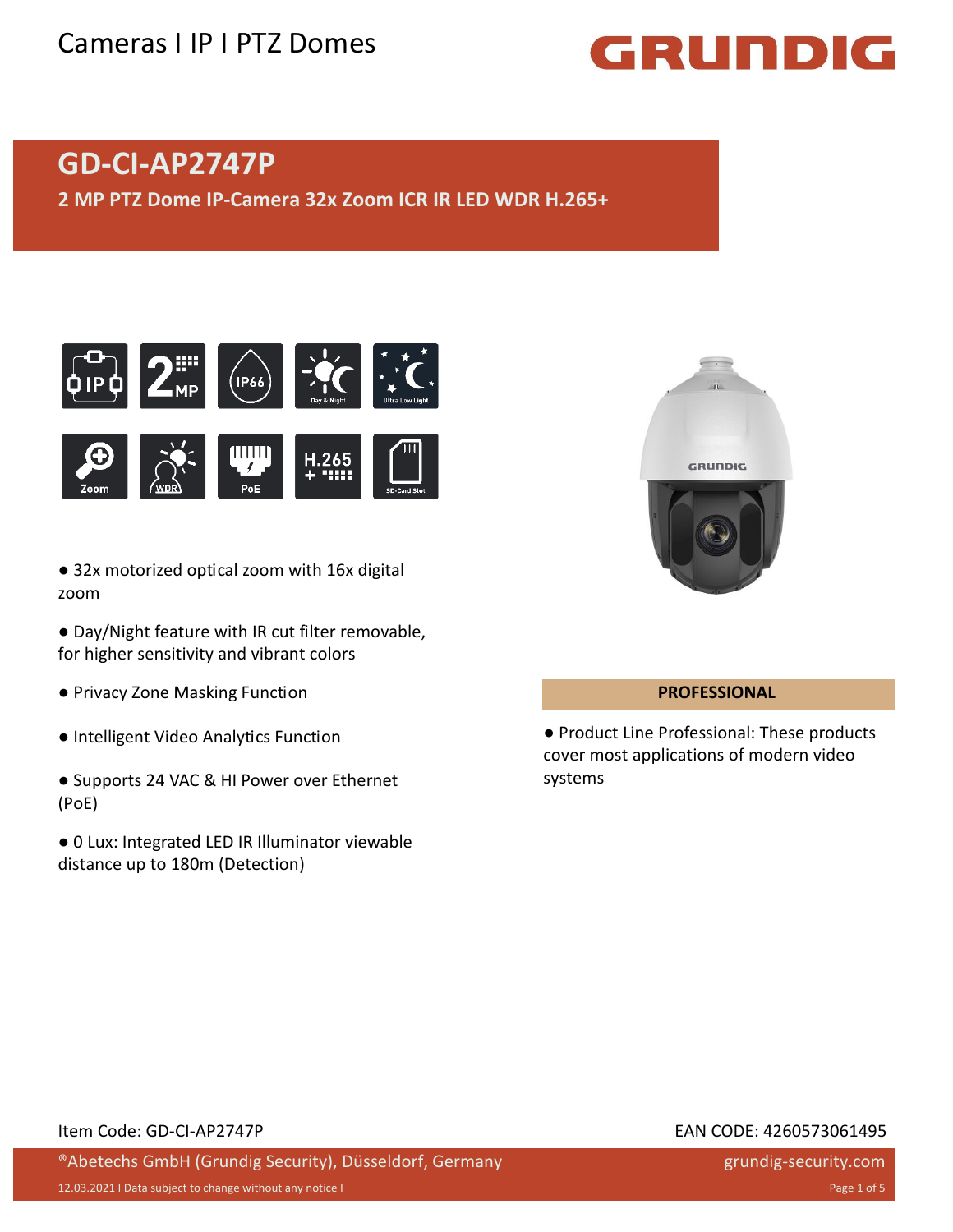# GRUNDIG

## **Specifications GD-CI-AP2747P**

| Camera                       |                                                                                                                                          |
|------------------------------|------------------------------------------------------------------------------------------------------------------------------------------|
| Image Sensor:                | 1/2.8" progressive Scan CMOS                                                                                                             |
| Video Resolution:            | 1920 x 1080                                                                                                                              |
| Sensitivity Colour:          | 0.005 Lux @ F1.6 (AGC ON)                                                                                                                |
| Sensitivity B/W:             | 0.001 Lux @ (F1.6, AGC ON)                                                                                                               |
| Shutter Speed:               | $1/25 \approx 1/30,000 s$                                                                                                                |
| White Balance:               | Auto, Manual, ATW, Indoor, Outdoor, Flourescent light, Sodium light                                                                      |
| Lens                         |                                                                                                                                          |
| Lens Focal Length:           | 4.8 ~ 153 mm motorized, autofocus                                                                                                        |
| Horizontal Viewing Angle:    | 55.6° (Wide) ~ 2.04° (Tele)                                                                                                              |
| Iris F-Number:               | $F1.2 \sim F4.4$                                                                                                                         |
| Lens Drive Type:             | Auto Iris (DC)                                                                                                                           |
| Focus Adjustment:            | Auto, Manual                                                                                                                             |
| Optical Zoom Ratio:          | 32x                                                                                                                                      |
| Digital Zoom:                | 16x                                                                                                                                      |
| <b>Illuminator</b>           |                                                                                                                                          |
| Max. IR Distance:            | Up to 180m                                                                                                                               |
| Wavelength:                  | 850nm                                                                                                                                    |
| IR angle:                    | Adjustable by zoom                                                                                                                       |
| <b>Video</b>                 |                                                                                                                                          |
| Col/B&W:                     | Auto, Color, Removable IR-Cut Filter (ICR)                                                                                               |
| Wide Dynamic Range:          | 120 dB                                                                                                                                   |
| Image Enhancement:           | BLC, 3D DNR, Defog, EIS, HLC, AGC, Regional Exposure, Regional Focus                                                                     |
| Day/Night Switch:            | Color, BW, Auto                                                                                                                          |
| <b>Audio</b>                 |                                                                                                                                          |
| Audio Compression:           | G722.1/G711ulaw/G711alaw/G726/MP2L2/PCM                                                                                                  |
| <b>Network</b>               |                                                                                                                                          |
| Video Compression:           | Main Stream: H.264, H.264+, H.265, H.265+<br>Sub-Stream: H.264, H.265, MJPEG<br>Third Stream: H.264, H.265, MJPEG                        |
| H.264 code profile:          | Baseline Profile / Main Profile / High Profile                                                                                           |
| <b>Bit Rate:</b>             | 256 Kbps to 16 Mbps                                                                                                                      |
| Scalable Video Coding (SVC): | supported                                                                                                                                |
| SD memory:                   | Micro SD/SDHC/SDXC card slot with ANR (up to 256G), NAS (Support NFS, SMB/CIFS)                                                          |
| Network Protocol:            | TCP/IP, ICMP, HTTP, HTTPS, FTP, DHCP, DNS, DDNS, RTP, RTSP, RTCP, NTP, UPnP, SMTP, IGMP,<br>802.1X, QoS, IPv6, Bonjour, UDP, PPPoE, SNMP |

#### Item Code: GD-CI-AP2747P EAN CODE: 4260573061495

®Abetechs GmbH (Grundig Security), Düsseldorf, Germany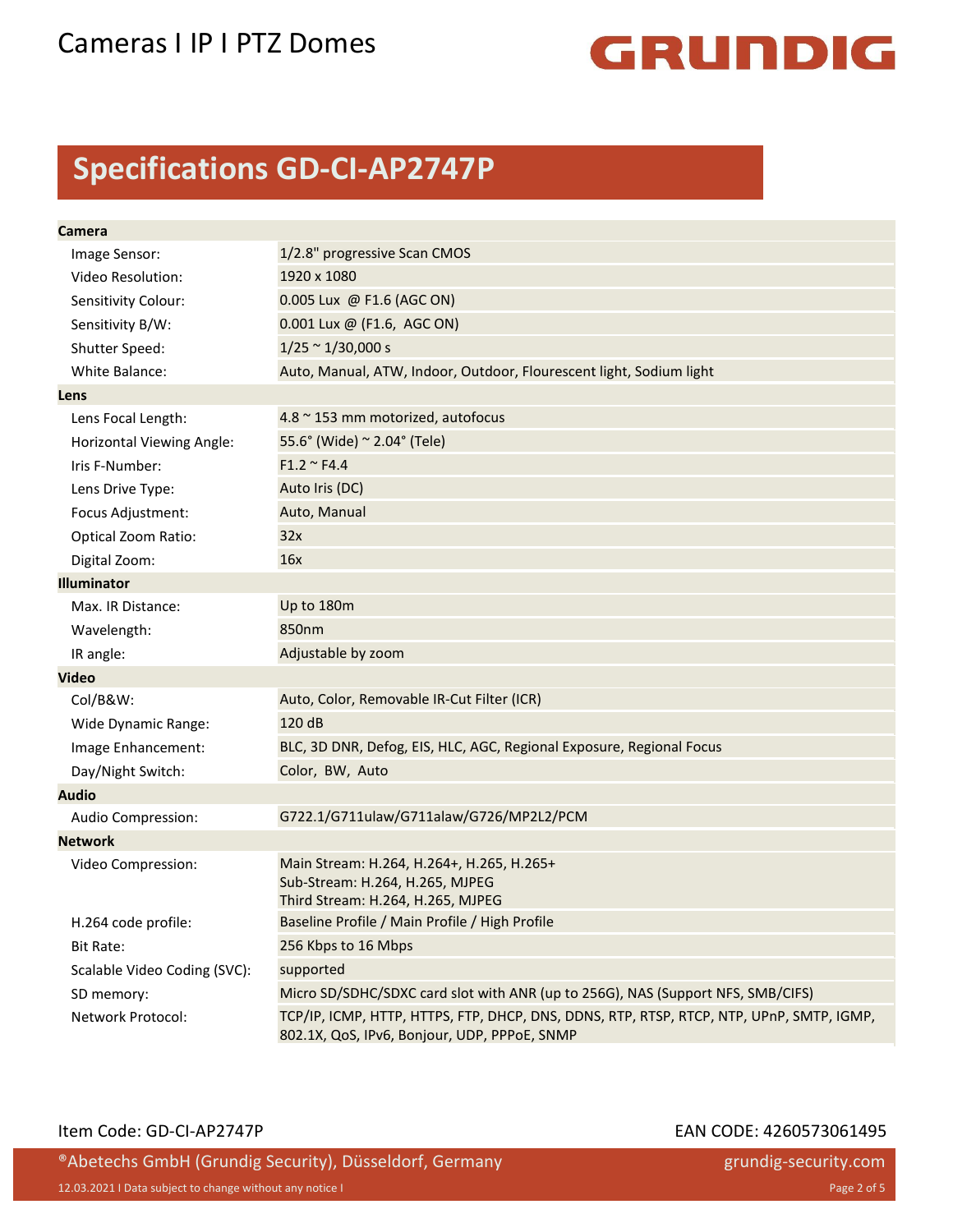

#### **Network**

| Cyber Security:              | 3 levels of user management: admin, operator, user, AES Encryption for Password Protection,<br>Complicated Password, HTTPS (SSL) Login Authentication, Basic and digest authentication for<br>HTTP/HTTPS, 802.1X authentication , (EAP-LEAP), 802.1X authentication (EAP-TLS), 802.1X<br>authentication (EAP-MD5), Watermark, IP Adress Filter, WSSE and digest authentication for<br>ONVIF, SNMP V2, SNMP V3, TLS 1.0, TLS 1.1, TLS 1.2, TLS 1.2 with updated cipher suites<br>including AES 256 encryption., Brute Force Delay Protection, Signed Firmware, Secure Boot by<br>hardware check |
|------------------------------|------------------------------------------------------------------------------------------------------------------------------------------------------------------------------------------------------------------------------------------------------------------------------------------------------------------------------------------------------------------------------------------------------------------------------------------------------------------------------------------------------------------------------------------------------------------------------------------------|
| Number of Clients:           | Up to 20 simultaneously                                                                                                                                                                                                                                                                                                                                                                                                                                                                                                                                                                        |
| Frame Rate:                  | Main Stream 50Hz: 25fps (1920 × 1080, 1280 × 960, 1280 × 720) 50fps (1280 × 960, 1280 × 720)                                                                                                                                                                                                                                                                                                                                                                                                                                                                                                   |
|                              | 60Hz: 30fps (1920 × 1080, 1280 × 960, 1280 × 720) 60fps (1280 × 960, 1280 × 720)<br>Sub Stream 50Hz: 25fps (704 × 576, 640 × 480, 352 × 288 60 Hz: 30fps (704 x 480, 640 x 480, 352<br>x 240)<br>Third Stream 50Hz: 25fps (1920 x 1080, 1280 x 960, 1280 x 720, 704 x 576, 640 x 480, 352 x 288)<br>60Hz: 30fps (1920 x 1080, 1280 x 960, 1280 x 720, 704 x 480, 640 x 480, 352 x 240)                                                                                                                                                                                                         |
| Network Storage:             | Micro SD, SDHC, SDXC card with ANR (up to 256G), NAS (Support NFS, SMB, CIFS)                                                                                                                                                                                                                                                                                                                                                                                                                                                                                                                  |
| <b>Pan Tilt Zoom</b>         |                                                                                                                                                                                                                                                                                                                                                                                                                                                                                                                                                                                                |
| Number of Privacy Zones:     | 24 programmable zones                                                                                                                                                                                                                                                                                                                                                                                                                                                                                                                                                                          |
| <b>Number of Patrols:</b>    | 8 patrols, up to 32 presets for each patrol                                                                                                                                                                                                                                                                                                                                                                                                                                                                                                                                                    |
| Number of Pattern:           | 4 pattern scans, record time over 10 minutes for each scan                                                                                                                                                                                                                                                                                                                                                                                                                                                                                                                                     |
| Number of Preset:            | 300                                                                                                                                                                                                                                                                                                                                                                                                                                                                                                                                                                                            |
| Pan Speed:                   | Configurable from 0.1°/sec to 120°/sec, Preset Speed: 120°/sec                                                                                                                                                                                                                                                                                                                                                                                                                                                                                                                                 |
| Range Panning:               | 360° endless                                                                                                                                                                                                                                                                                                                                                                                                                                                                                                                                                                                   |
| Range Tilting:               | $-15^\circ \simeq 90^\circ$ (auto flip)                                                                                                                                                                                                                                                                                                                                                                                                                                                                                                                                                        |
| Schedule:                    | Preset, Pattern Scan, Patrol Scan, Auto Scan, Tilt Scan, Random Scan, Frame Scan, Panorama<br>Scan, Dome Reboot, Dome Adjust                                                                                                                                                                                                                                                                                                                                                                                                                                                                   |
| Tilt Speed:                  | Configurable from 0.1°/sec to 80°/sec, Preset Speed: 80°/sec                                                                                                                                                                                                                                                                                                                                                                                                                                                                                                                                   |
| Park Action:                 | Preset, Patrol, Pattern, Auto scan, Tilt scan, Random scan, Frame scan, Panorama scan                                                                                                                                                                                                                                                                                                                                                                                                                                                                                                          |
| <b>Preset Freezing:</b>      | Support                                                                                                                                                                                                                                                                                                                                                                                                                                                                                                                                                                                        |
| Proportional Zoom:           | Rotation speed can be adjusted automatically according to zoom multiples                                                                                                                                                                                                                                                                                                                                                                                                                                                                                                                       |
| PTZ Status Display:          | ON, OFF                                                                                                                                                                                                                                                                                                                                                                                                                                                                                                                                                                                        |
| I/O Interface                |                                                                                                                                                                                                                                                                                                                                                                                                                                                                                                                                                                                                |
| Network Interface:           | 1x 10, 100 Base T, TX HiPoE (RJ-45)                                                                                                                                                                                                                                                                                                                                                                                                                                                                                                                                                            |
| Alarm Input/Output:          | 2 inputs, 1 output (up to 12 VDC, 30 mA), terminal block                                                                                                                                                                                                                                                                                                                                                                                                                                                                                                                                       |
| Audio Input/Output:          | 1-ch audio input and 1-ch audio output                                                                                                                                                                                                                                                                                                                                                                                                                                                                                                                                                         |
| <b>Intelligent Functions</b> |                                                                                                                                                                                                                                                                                                                                                                                                                                                                                                                                                                                                |
| <b>Motion Detection:</b>     | On, Off                                                                                                                                                                                                                                                                                                                                                                                                                                                                                                                                                                                        |
| Line Crossing Detection:     | Cross a pre-defined virtual line                                                                                                                                                                                                                                                                                                                                                                                                                                                                                                                                                               |
| Intrusion Detection:         | Enter and loiter in a pre-defined virtual region                                                                                                                                                                                                                                                                                                                                                                                                                                                                                                                                               |
| Region Entrance:             | Enter a pre-defined virtual region from the outside place                                                                                                                                                                                                                                                                                                                                                                                                                                                                                                                                      |
| <b>Region Exiting:</b>       | Exit from a pre-defined virtual region                                                                                                                                                                                                                                                                                                                                                                                                                                                                                                                                                         |
| <b>Unattended Baggage:</b>   | Objects left over in the pre-defined region such as the baggage, purse, dangerous materials                                                                                                                                                                                                                                                                                                                                                                                                                                                                                                    |
| Object Removal:              | Objects removed from the pre-defined region, such as the exhibits on display                                                                                                                                                                                                                                                                                                                                                                                                                                                                                                                   |

### Item Code: GD-CI-AP2747P EAN CODE: 4260573061495

®Abetechs GmbH (Grundig Security), Düsseldorf, Germany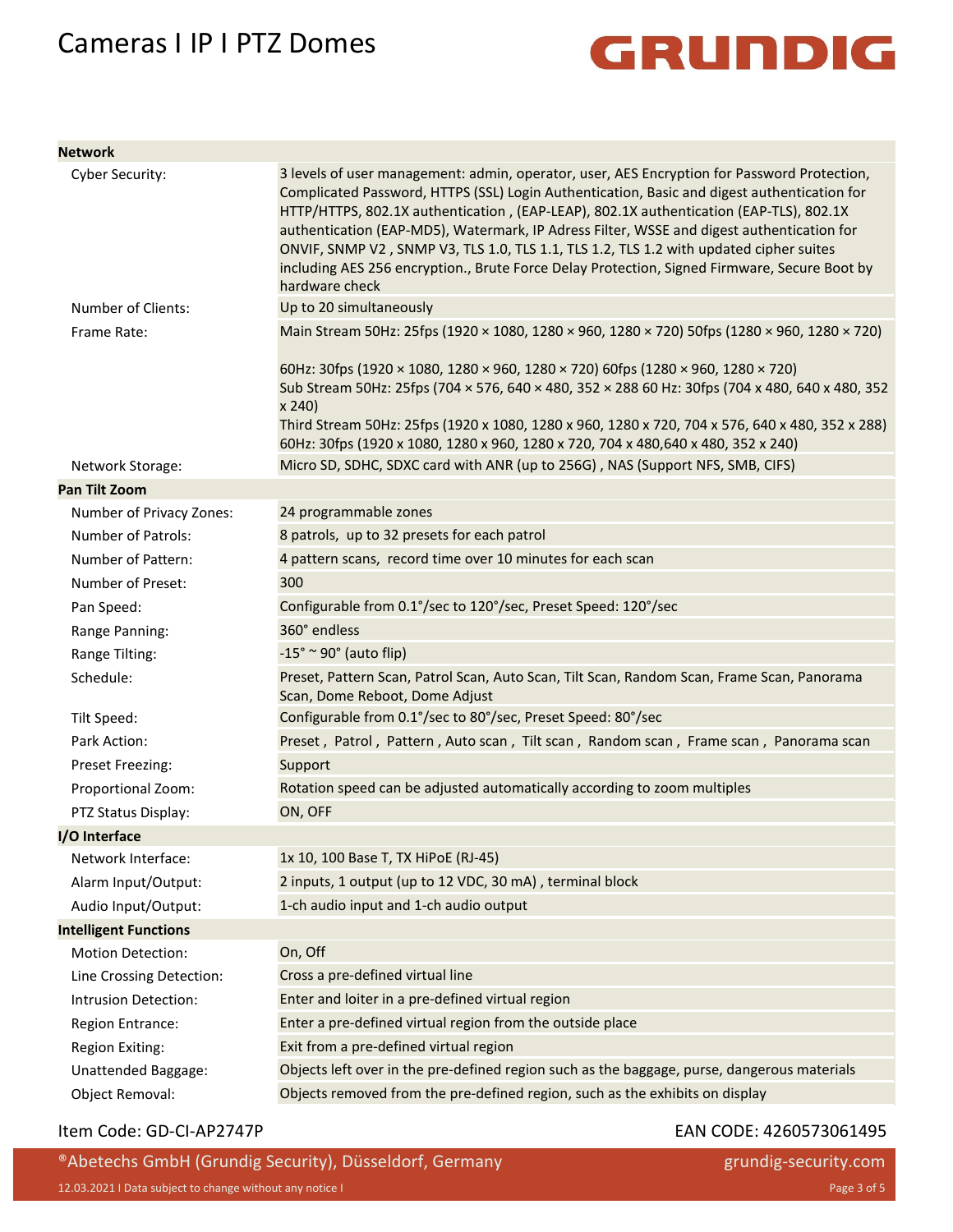

| <b>Intelligent Functions</b>  |                                                                                                                                                                                   |
|-------------------------------|-----------------------------------------------------------------------------------------------------------------------------------------------------------------------------------|
| Intelligent Video Analytics:  | Detection of intrusion, line crossing, region entrance, region exit, objects left over and objects<br>removed. Video tampering detection such as defocus and change of the scene. |
| Tamper protection:            | Scene change and defocus                                                                                                                                                          |
| <b>Approvals</b>              |                                                                                                                                                                                   |
| Regulation:                   | CE, EAC, FCC, RoHS Compliant                                                                                                                                                      |
| <b>Protection Rating:</b>     | <b>IP66</b>                                                                                                                                                                       |
| Standard:                     | ONVIF (Profile S, Profile G), PSIA, CGI, ISAPI                                                                                                                                    |
| <b>Environmental</b>          |                                                                                                                                                                                   |
| <b>Operating Temperature:</b> | $-40 °C \approx 65 °C (-40 °F \approx 149 °F)$                                                                                                                                    |
| Humidity:                     | Less than 95%, non condensing                                                                                                                                                     |
| <b>Electrical</b>             |                                                                                                                                                                                   |
| Surge Protection:             | TVS 4000V Lightning Protection, Surge Protection and Voltage Transient Protection                                                                                                 |
| Supply Voltage:               | 24 VAC, PoE+ (IEEE 802.3at)                                                                                                                                                       |
| Power Consumption:            | Max. 30 W                                                                                                                                                                         |
| <b>Mechanical</b>             |                                                                                                                                                                                   |
| Dimensions:                   | $\varphi$ 208 x 345 mm ( $\varphi$ 8.19 x 13.58 inch)                                                                                                                             |
| Weight:                       | 3300 g (7.28 lb)                                                                                                                                                                  |
|                               |                                                                                                                                                                                   |

## **Accessories:**







GD-BR-AWJ03 GD-BR-AMC04 GD-BR-AML06





GD-BR-AMP01 GD-BR-AMP04 GD-BR-AMP06

### Item Code: GD-CI-AP2747P EAN CODE: 4260573061495

®Abetechs GmbH (Grundig Security), Düsseldorf, Germany

12.03.2021 I Data subject to change without any notice I Page 4 of 5